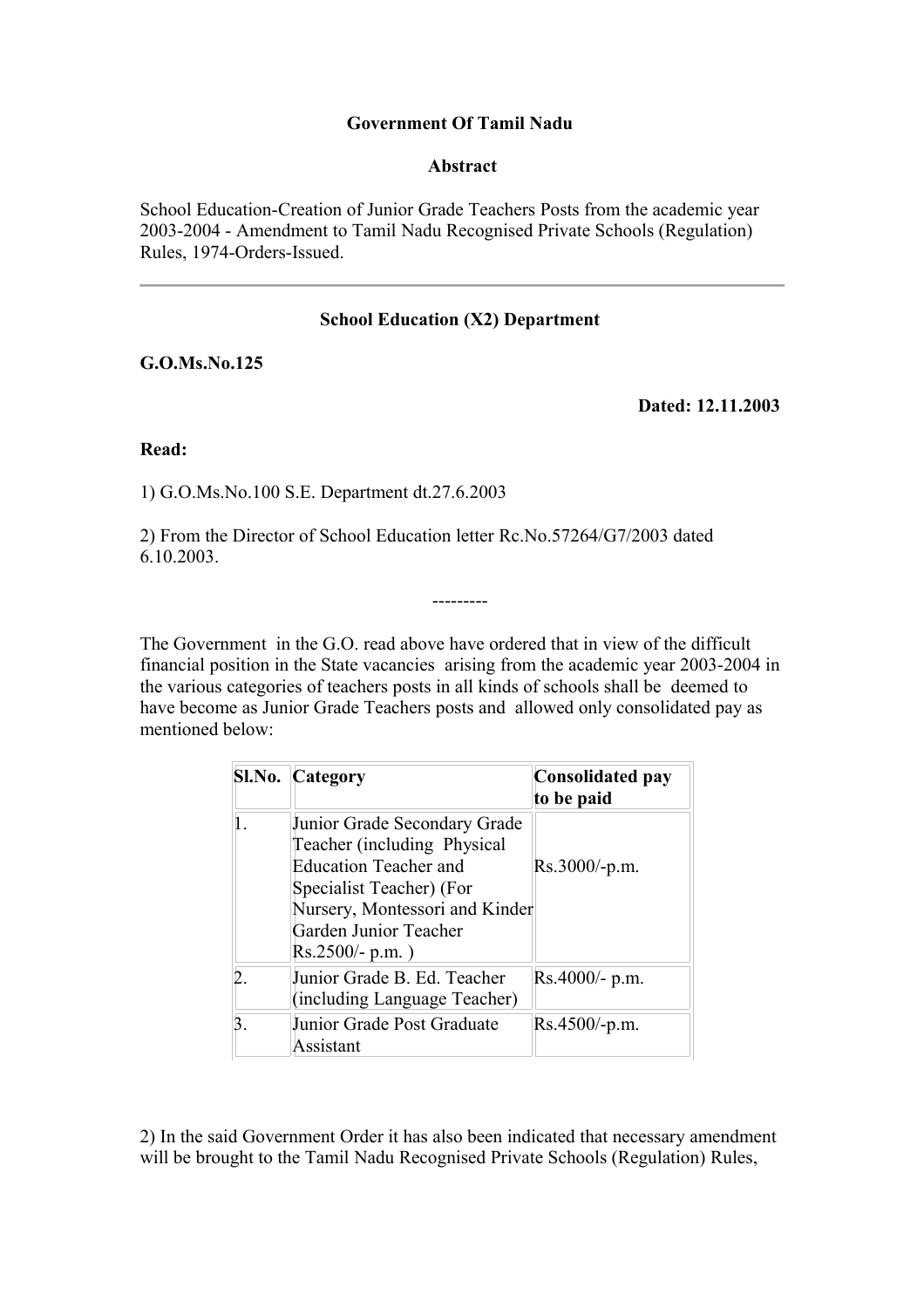1974. Accordingly, the Government issue the necessary amendments to the Tamil Nadu Recognised Private Schools (Regulation) Rules, 1974

3. The appended Notification will be published in the Tamil Nadu Government Gazette:-

#### (BY ORDER OF THE GOVERNOR)

**Leena Nair Secretary to Government**

### **To**

The Director of Stationary and Printing, Chennai-1

(for publishing in the TNGG)

The Director of School Education, Chennai-6

The Director of Elementary Education, Chennai-6

Copy to: The S.E.Dept (D,B, & HS) Chennai-9

Law Department, Chennai-9

The Senior P.A. to Hon'ble Minister for Education, Chennai-9

// forwarded/ by Order//

#### **SECTION OFFICER**

#### **APPENDIX.**

#### **NOTIFICATION.**

In exercise of the powers conferred by section 56 of the Tamil Nadu Recognised Private Schools (Regulation) Act, 1973 (Tamil Nadu Act 29 of 1974), the Governor of Tamil Nadu hereby makes the following amendments to the Tamil Nadu Recognised Private Schools (Regulation) Rules, 1974:-

#### **AMENDMENTS**

In the said Rules, -

(1) in rule 15.-

(a) in sub-rule (2), after clause (i), the following clause shall be inserted namely:-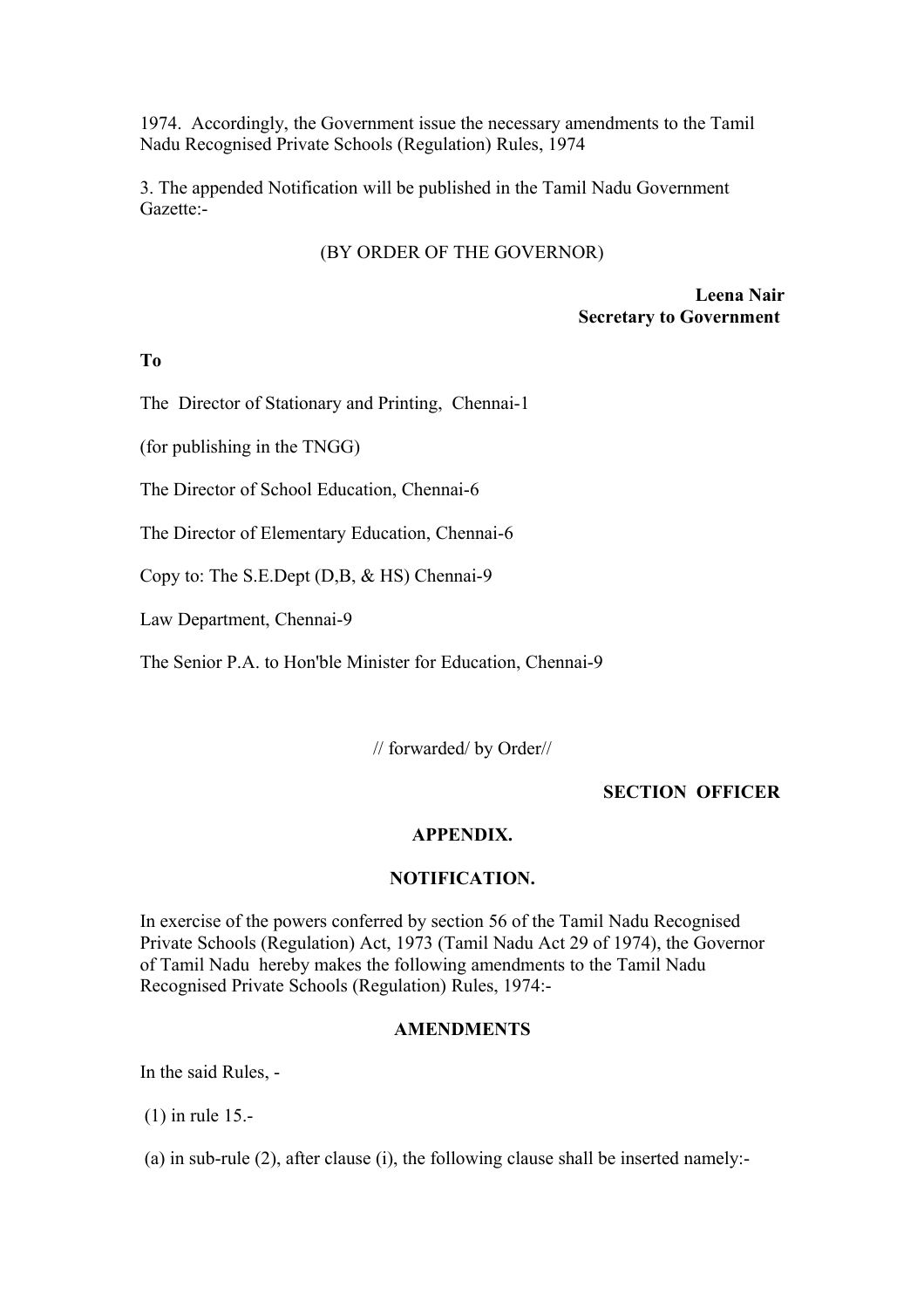"(i -A)The School Committee of every Private School shall enter into an agreement with the person appointed as Junior Grade Teacher in Form VII –C.";

(b) after sub-rule (6), the following sub-rule shall be inserted, namely:-

"(6-A) The person appointed as Junior Grade Teacher in a private School shall possess the qualifications specified in Annexure V-A". ;

2) after Annexure V, the following Annexure shall be inserted, namely:-

### **"ANNEXURE V – A"**

### [vide rule  $15(6-A)$ ]

I. Qualifications for appointment as Junior Grade Teachers in private schools

| Name of the Post.                                                                                                               | Qualifications.                                                                                                                                                                                                                                                                                                                              |
|---------------------------------------------------------------------------------------------------------------------------------|----------------------------------------------------------------------------------------------------------------------------------------------------------------------------------------------------------------------------------------------------------------------------------------------------------------------------------------------|
| (1)                                                                                                                             | (2)                                                                                                                                                                                                                                                                                                                                          |
| Junior Grade<br>$1_{-}$<br>in High<br>Schools and<br>Higher<br>Secondary<br>Schools                                             | B.A. or B.Sc., of any<br>B.Ed. Teacher University in the State<br>or its equivalent.and<br>B.T. or B.Ed.                                                                                                                                                                                                                                     |
| Junior Grade<br>2.<br>in Middle<br>Schools                                                                                      | B.A., or B.Sc., of any<br>B.Ed. Teacher University in the State<br>or its equivalent and<br>B.T., or B.Ed.,                                                                                                                                                                                                                                  |
| Junior Grade<br>3.<br>Secondary                                                                                                 | S.S.L.C.and Diploma<br>in Teacher Education<br>Grade TeacherCertificate of Tamil<br>Nadu or its<br>equivalent.                                                                                                                                                                                                                               |
| Junior Grade<br>$4_{\cdot}$<br>Elementary<br>Grade<br>Teacher<br>(Trained in<br>Nursery,<br>Montessori<br>and Kinder<br>Garden) | S.S.L.C or its<br>equivalent and<br><b>Trained Teachers</b><br>Certificate of Pre<br>primary teachers<br>training or pre basic<br>teachers training in<br>Nursery, Montessori,<br>Kinder Garden<br>Course. Provided<br>teachers who have<br>passed in preschool<br><b>Teacher Training</b><br>Course or Pre Basic<br><b>Teacher Training</b> |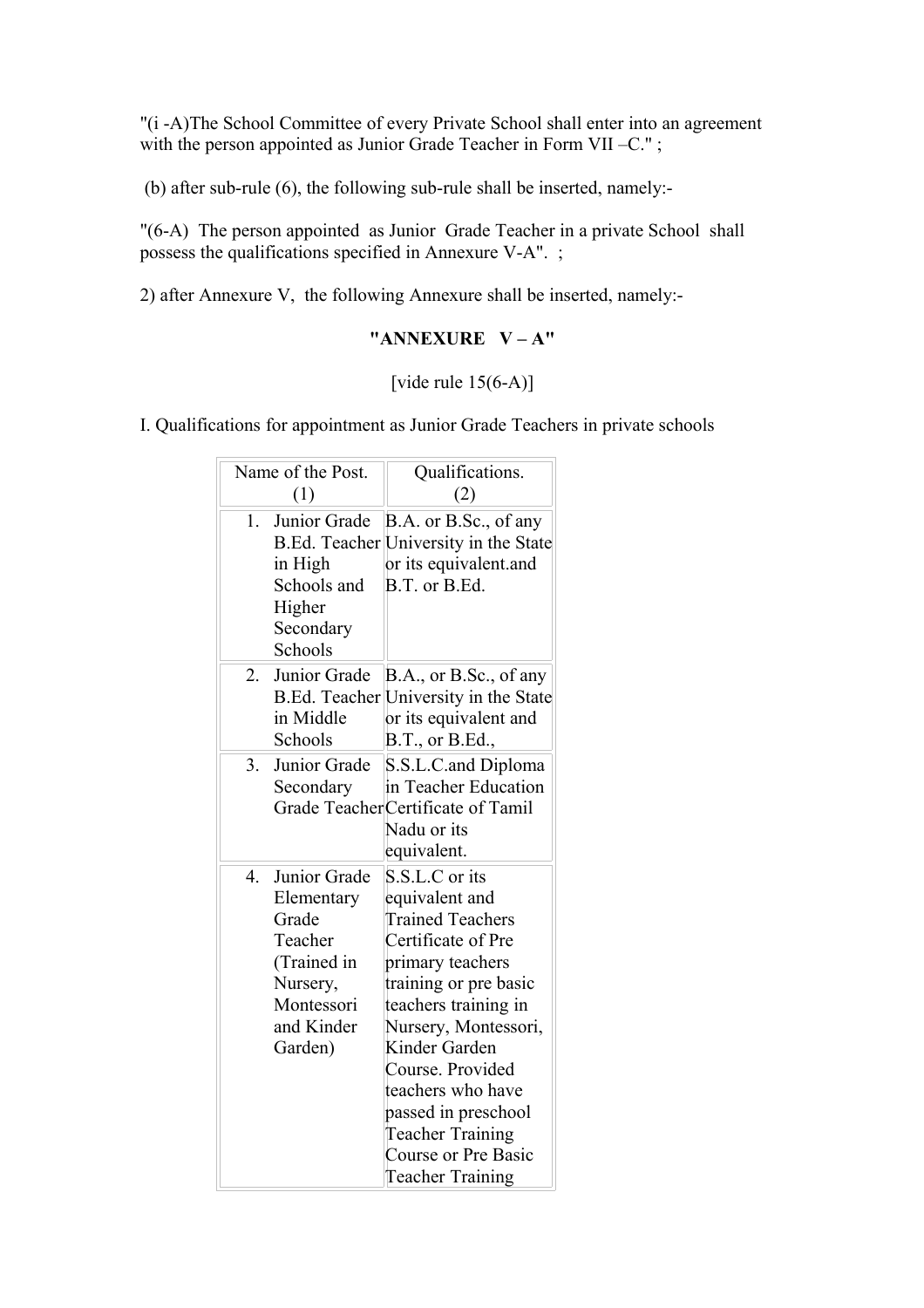|                                         | Course shall be<br>employed to handle<br>Standard I and II<br>only.                                                                                                                                                                                                                                                                                                                                                                                                                                                                                                                                                                              |
|-----------------------------------------|--------------------------------------------------------------------------------------------------------------------------------------------------------------------------------------------------------------------------------------------------------------------------------------------------------------------------------------------------------------------------------------------------------------------------------------------------------------------------------------------------------------------------------------------------------------------------------------------------------------------------------------------------|
| 5. Junior Grade<br><b>Tamil Pandits</b> | $(1)$ B.A (Tamil) or<br>B.Litt.(Tamil)/ or<br>B.O.L.(Tamil)<br>and B.Ed. or Pandits<br>Training or Secondary<br>Grade Training or its<br>equivalent<br>$(2)$ A pass in<br>S.S.L.C. and Oriental<br>Title of Madras,<br>Madurai<br>or Annamalai<br>University; and<br><b>Pandits Training</b><br>Certificate<br>or Secondary Grade<br>Training Certificate:<br>Provided that persons<br>who have passed<br>Pulavar Panditham<br>Examinations of the<br>Madurai Tamil<br>Sangam held up to<br>April 1977 with<br>Pandits Training or<br><b>Secondary Grade</b><br>Training are also<br>eligible for<br>appointment as Tamil<br>Pandits in schools. |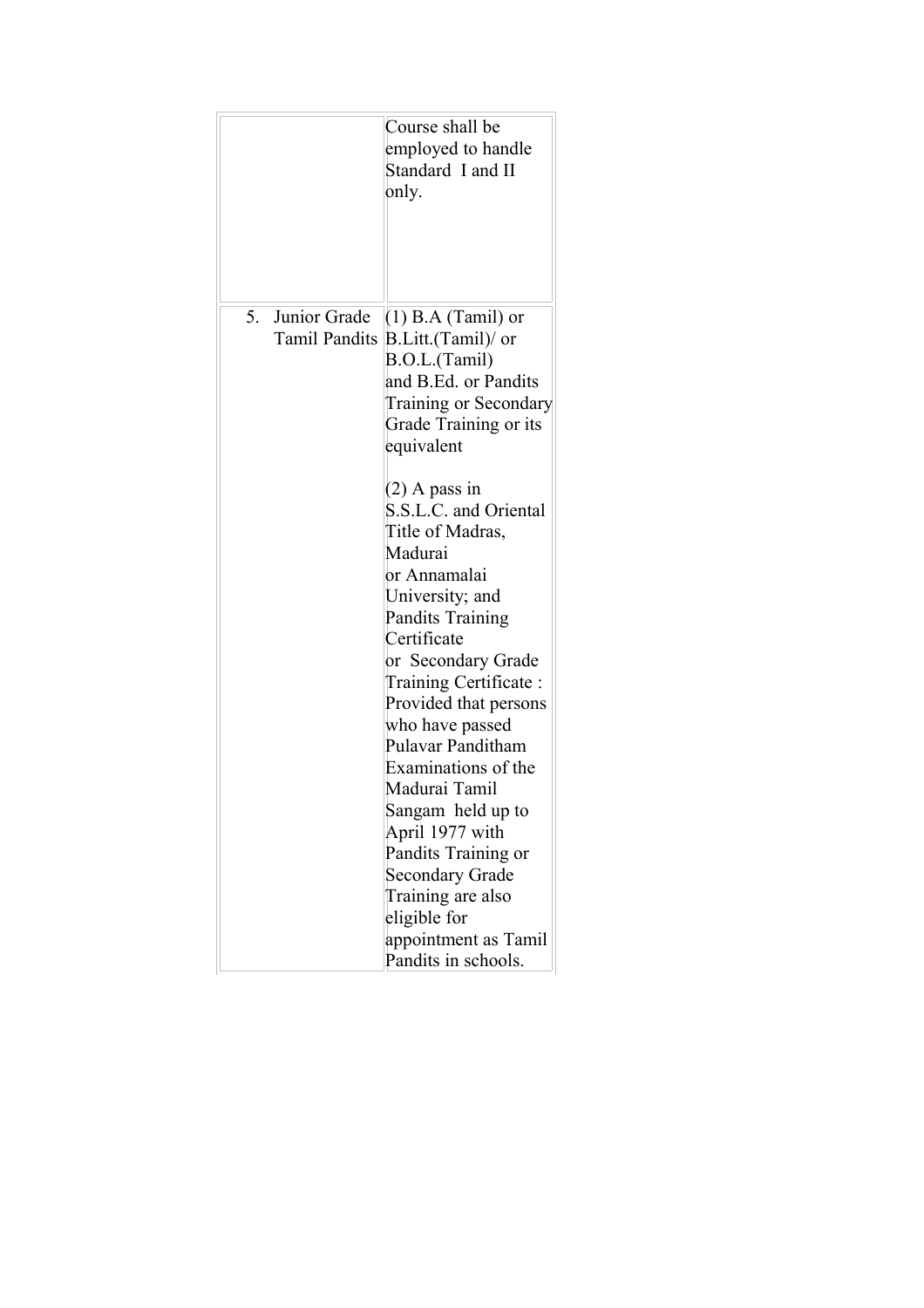| Junior Grade<br>6.<br>Pandits of<br>other<br>languages<br>(Languages<br>other than<br>Tamil) | $(1)$ Degree of any<br>University in the State<br>or its equivalent with<br>oriental language as<br>special study and<br><b>B.Ed</b> or Pandit<br>Training or<br><b>Secondary Grade</b><br>Training or its<br>equivalent Or<br>$(2)$ A pass in<br>S.S.L.C. and Titles or                                        |
|----------------------------------------------------------------------------------------------|-----------------------------------------------------------------------------------------------------------------------------------------------------------------------------------------------------------------------------------------------------------------------------------------------------------------|
|                                                                                              | Certificates of<br>proficiency in oriental<br>learning of any<br>University in the state<br>or its equivalent and<br>Pandits Training or<br>Secondary<br>Grade Training or its<br>equivalent.                                                                                                                   |
| Junior Grade<br>7.<br>Physical<br>Director in<br><b>High Schools</b>                         | A B.P.Ed., degree or<br>its equivalent.                                                                                                                                                                                                                                                                         |
| Junior Grade<br>8.<br>Physical<br>Education<br>Teacher                                       | $(1)$ A pass in first year<br>BA., or its equivalent<br>degree or Higher<br>Secondary Course or<br><b>TSLC</b> or Secondary<br>Grade or Senior<br>Basic and<br>(2) Government.<br><b>Teachers Certificate</b><br>of Higher Grade in<br>Physical Education<br>or Certificate in<br>Physical Education<br>Course. |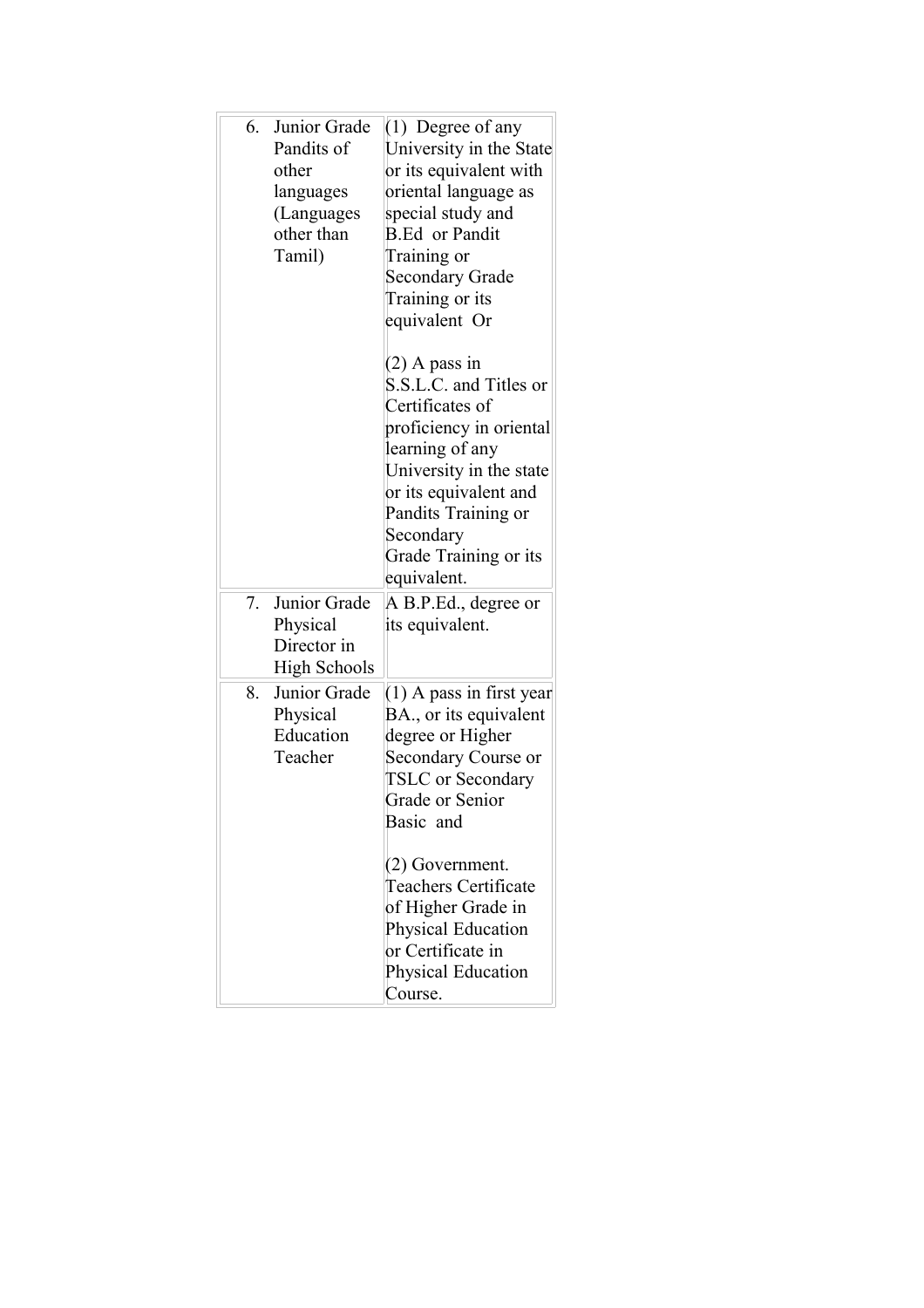| Junior Grade<br>9.<br>Instructor in<br>Sewing | $(1)$ A pass in<br>S.S.L.C. and<br>(2) Government<br>Technical<br><b>Examination</b> (Higher<br>Grade in needle work |
|-----------------------------------------------|----------------------------------------------------------------------------------------------------------------------|
|                                               | and Dress-making                                                                                                     |
|                                               | and Higher Grade in                                                                                                  |
|                                               | Embroidery) or                                                                                                       |
|                                               | <b>Industrial School</b>                                                                                             |
|                                               | Certificate; or                                                                                                      |
|                                               | National Trade                                                                                                       |
|                                               | Certificate awarded                                                                                                  |
|                                               | by the National                                                                                                      |
|                                               | Council for training in                                                                                              |
|                                               | vocational Trades,<br>Government of India                                                                            |
|                                               |                                                                                                                      |
|                                               | or the Diploma<br>awarded by the                                                                                     |
|                                               | Director-General of                                                                                                  |
|                                               | Resettlement and                                                                                                     |
|                                               | <b>Employment New</b>                                                                                                |
|                                               | Delhi in Embroidery                                                                                                  |
|                                               | and Needle work; or                                                                                                  |
|                                               | Diploma in Costume                                                                                                   |
|                                               | Designing and Dress                                                                                                  |
|                                               | making issued by the                                                                                                 |
|                                               | State Board of                                                                                                       |
|                                               | <b>Technical Education</b>                                                                                           |
|                                               | and Training                                                                                                         |
|                                               | Chennai and                                                                                                          |
|                                               | (3) Technical<br>Teacher's Certificate.                                                                              |
|                                               |                                                                                                                      |
|                                               |                                                                                                                      |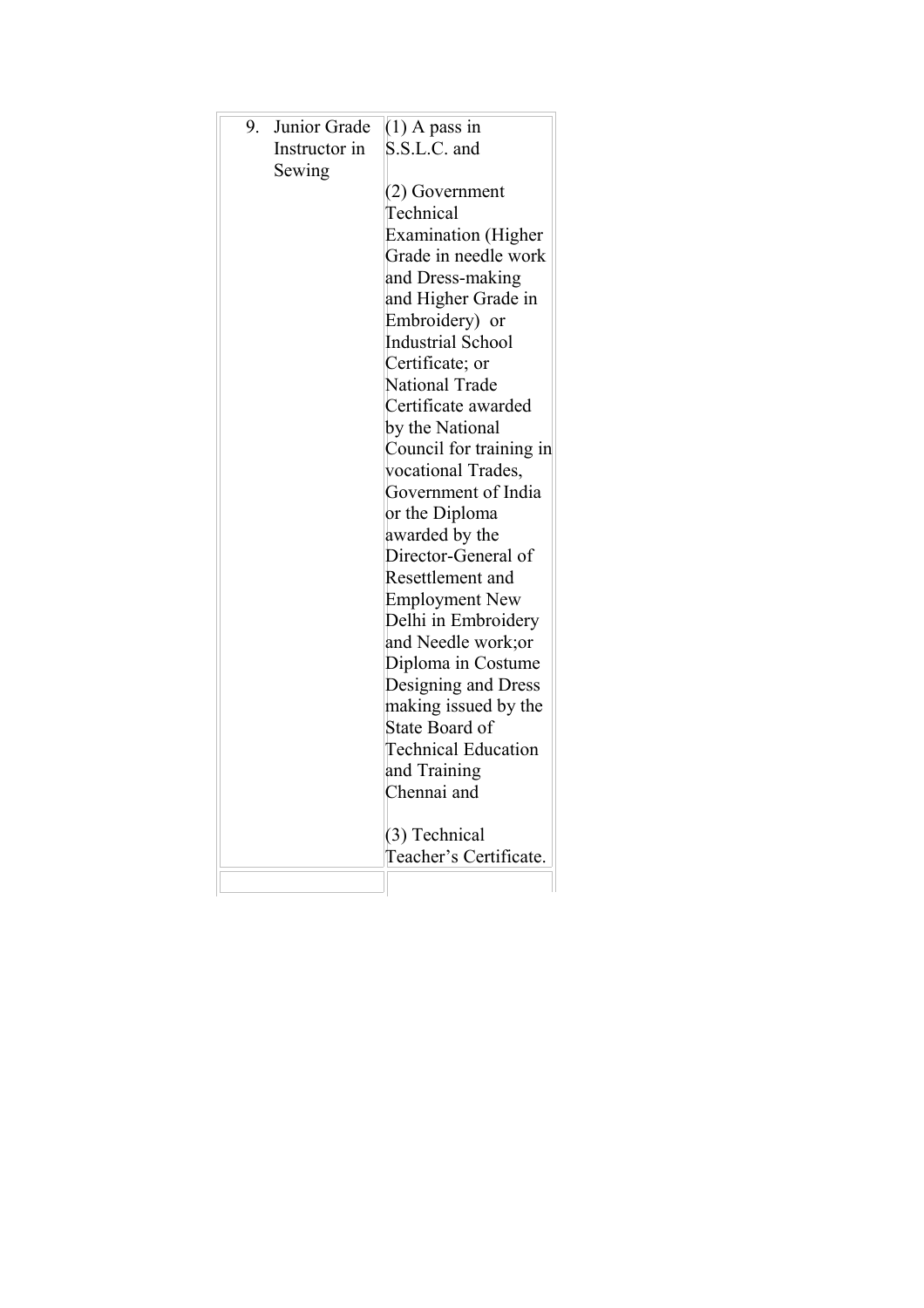| 10. Junior Grade | $(1)$ Degree with                    |
|------------------|--------------------------------------|
| Instructor in    | Music under Part                     |
| Music            | $III$ ; or S.S.L.C.                  |
|                  | Completed                            |
|                  | and Sangeetha                        |
|                  | Bushana of                           |
|                  | Annamalai                            |
|                  | University; or                       |
|                  | Sangeetha Vidwan                     |
|                  | title in Music                       |
|                  | awarded by the                       |
|                  | Director of                          |
|                  | Government                           |
|                  | Examinations,                        |
|                  | Chennai or                           |
|                  | Sangeetha                            |
|                  | Sironmani of the                     |
|                  | Chennai University;                  |
|                  | or Diploma in Music                  |
|                  | of the Chennai                       |
|                  | University or                        |
|                  | Madurai University;<br>and Technical |
|                  | Teacher's Certificate                |
|                  | or                                   |
|                  |                                      |
|                  | $(2)$ S.S.L.C.                       |
|                  | Passed and                           |
|                  | Government                           |
|                  | Technical                            |
|                  | Examination                          |
|                  | Certificate (Higher                  |
|                  | Grade in Music);                     |
|                  | and Technical                        |
|                  | Teacher's                            |
|                  | Certificate; or                      |
|                  |                                      |
|                  | $(3)$ A pass in                      |
|                  | S.S.L.C. with forty                  |
|                  | percent in Music                     |
|                  | (Theory and                          |
|                  | Practical separately                 |
|                  | under the diversified                |
|                  | courses); and<br>Technical Teacher's |
|                  | Certificate; or                      |
|                  | Diploma in Music                     |
|                  | Teaching awarded                     |
|                  | by the Director of                   |
|                  | Government                           |
|                  |                                      |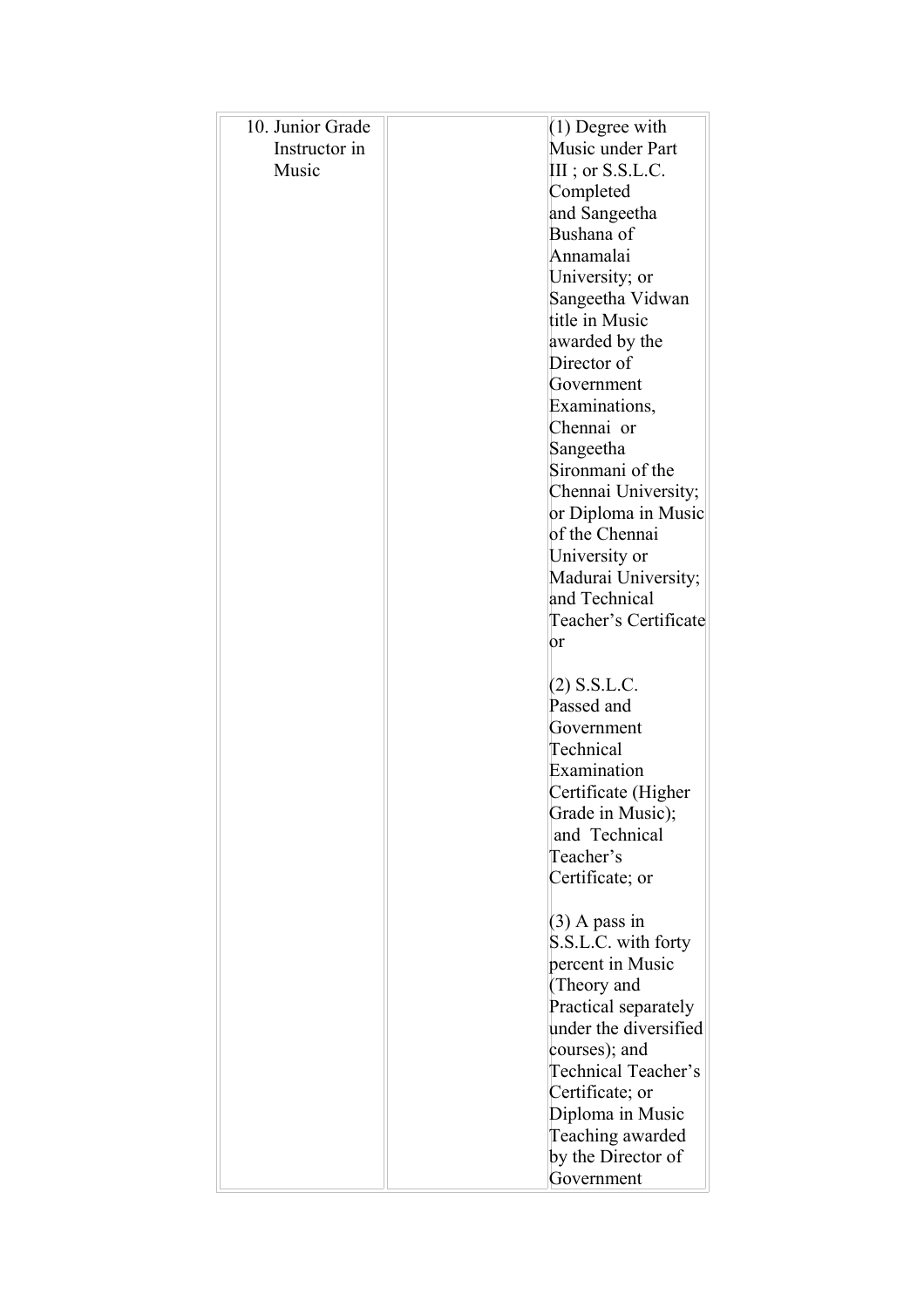|                                       |                                                                                                                                                                                                                                                                                                                                                                   | Examinations; or<br>(4) Teacher's<br>Certificate in 'Indian<br>Music' issued by the<br>Director of<br>Government<br>Examinations. |
|---------------------------------------|-------------------------------------------------------------------------------------------------------------------------------------------------------------------------------------------------------------------------------------------------------------------------------------------------------------------------------------------------------------------|-----------------------------------------------------------------------------------------------------------------------------------|
| 11. Junior Grade<br>Drawing<br>Master | $(1)$ (a) Degree with<br>Drawing and Painting<br>under Part III of any<br>University in the<br>State or its<br>equivalent; or<br>Diploma in Painting<br>or Diploma in<br>Drawing of the<br>Annamalai<br>University; or<br>$(b)$ S.S.L.C. passed<br>and Government<br>Technical<br>Examinations<br>(Higher Grade) in<br>Free-hand outline and<br>Model Drawing; or |                                                                                                                                   |
|                                       | Government Diploma<br>in Drawing; and<br>(2) Technical<br>Teacher's<br>Certificate.                                                                                                                                                                                                                                                                               |                                                                                                                                   |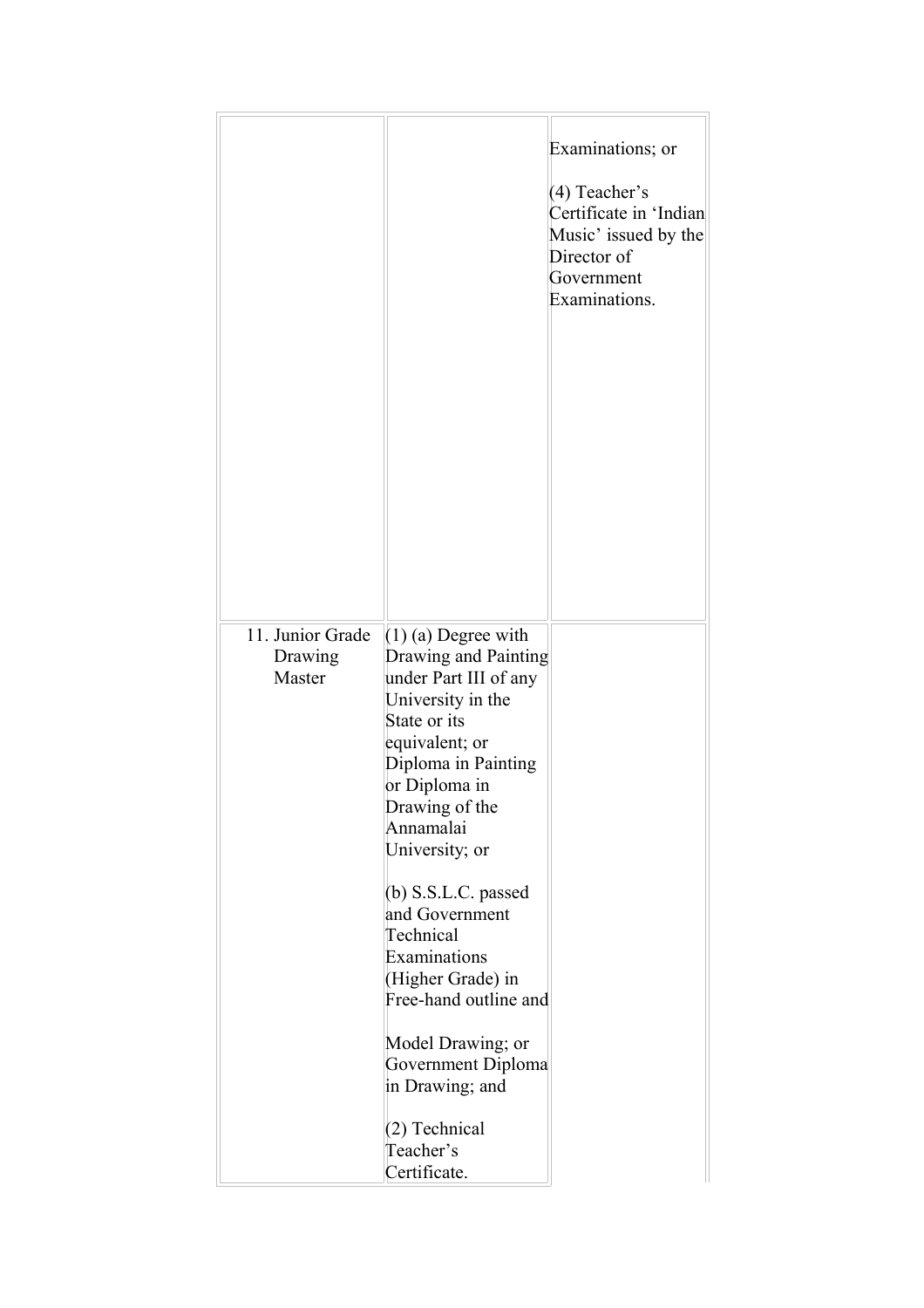|                 | 12. Junior Grade   A pass in S.S.L.C. |
|-----------------|---------------------------------------|
|                 | Pre-vocational and a Certificate in   |
| <b>Teachers</b> | Higher Grade of the                   |
|                 | relevant subject                      |
|                 |                                       |

# II Qualifications for appointment as Junior Grade Teachers in Higher Secondary Schools

| Name of the post                                                                   | Qualifications                                                                                                                                                      |
|------------------------------------------------------------------------------------|---------------------------------------------------------------------------------------------------------------------------------------------------------------------|
| 1. Junior Grade Post -<br>Graduate Assistants in<br>Academic Subjects              | (i) A Master's degree or its<br>equivalent in the relevant subject;<br>and<br>(ii) $BT_{.}$ , or B.Ed., degree or its<br>equivalent                                 |
| 2. Junior Grade Post-<br>Graduate Assistants in<br>Languages (Tamil)               | (i) A Master's degree in Tamil or<br>its equivalent; and<br>$(ii)$ B.T. or B.Ed degree or its<br>equivalent;                                                        |
| 3. Junior Grade Post-<br>Graduate Assistants in<br>Languages Other than<br>Tamil). | (i) A Master's Degree in the<br>Language in respect of which<br>appointment is made or its<br>equivalent; and<br>(ii) $B.T.$ or $B.Ed.$ Degree or its<br>equivalent |
| 4. Junior Grade Physical<br>Directors                                              | $(i)$ A M.P.Ed., degree or its<br>equivalent or<br>(ii) A diploma equivalent to<br>$M.P.Ed., degree."$ ;                                                            |

(3) after Form VII-B, the following Form shall be added, namely:-

# **"FORM VII -C**

# **[(Vide rule 15(2)(i-a)]**

Form of Agreement to be executed by the School Committee of a Private School in respect of Junior Grade Teachers.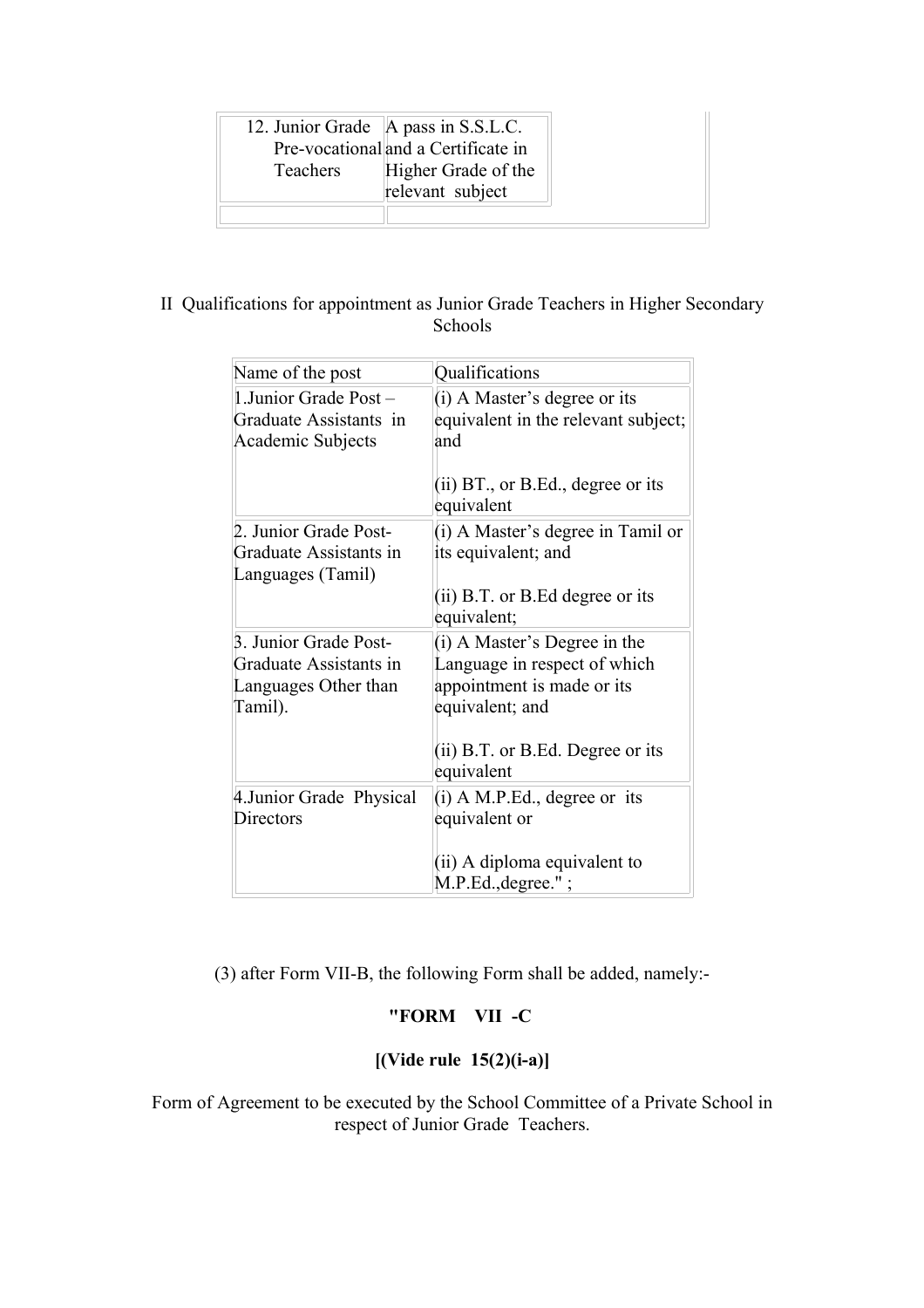Agreement made this…day of two thousand and … between the School Committee of … School of the One Part and … (Junior Grade Teacher) of the Other Part;

> WHEREAS, the School Committee has offered to engage the said Thiru/Thirumathi/Selvi ……… to serve in the ……..

School as a Junior Grade Teacher on consolidated pay for five years.

AND WHEREAS, the said Thiru/Thirumathi/Selvi…..has accepted to serve as a Junior Grade Teacher.

Now these present witness and the parties hereto do hereby agree as follows:-

1. That the School Committee shall employ the said Junior Grade teacher and the said Junior Grade teacher shall serve as a Junior Grade teacher in the school at . . . . on consolidated pay from the date of his/her taking charge of his/her appointment until such appointment is determined as hereinafter provided.

2.(a) That the said Junior Grade Teacher shall employ himself/herself honestly, efficiently and diligently under the orders and instructions of the Headmaster or the School Committee.

3. That the said Junior Grade Teacher will not normally or on any pretence absent himself/herself from his/her duties without first having obtained the permission of the Headmaster. In case of sickness or other inevitable causes, he/she shall forward a proper medical certificate or communication explaining the extraordinary circumstances to the Headmaster.

4. That the said Junior Grade Teacher will devote his/her whole time to the duties of the said employment and will not on his/her own account or otherwise either directly or indirectly carry on or be concerned in any trade, business or canvassing work, private tuition or the like, of a remunerative kind without the specific written sanction of the School Committee.

- 5. That the said Junior Grade Teacher shall be entitled to time scale of pay after the completion of five years of service on consolidated pay.
- 6. That the said Junior Grade Teacher shall be paid a sum of Rs…….(Rupees . .. .. . . . . only) monthly as consolidated pay with effect from the date of his/her taking charge as such Junior Grade Teacher.

In witness whereof the School Committee……….. and………. have hereunto set their hand.

## **Signature of the Secretary of the School Committee**

In the presence of -

**First Witness -**